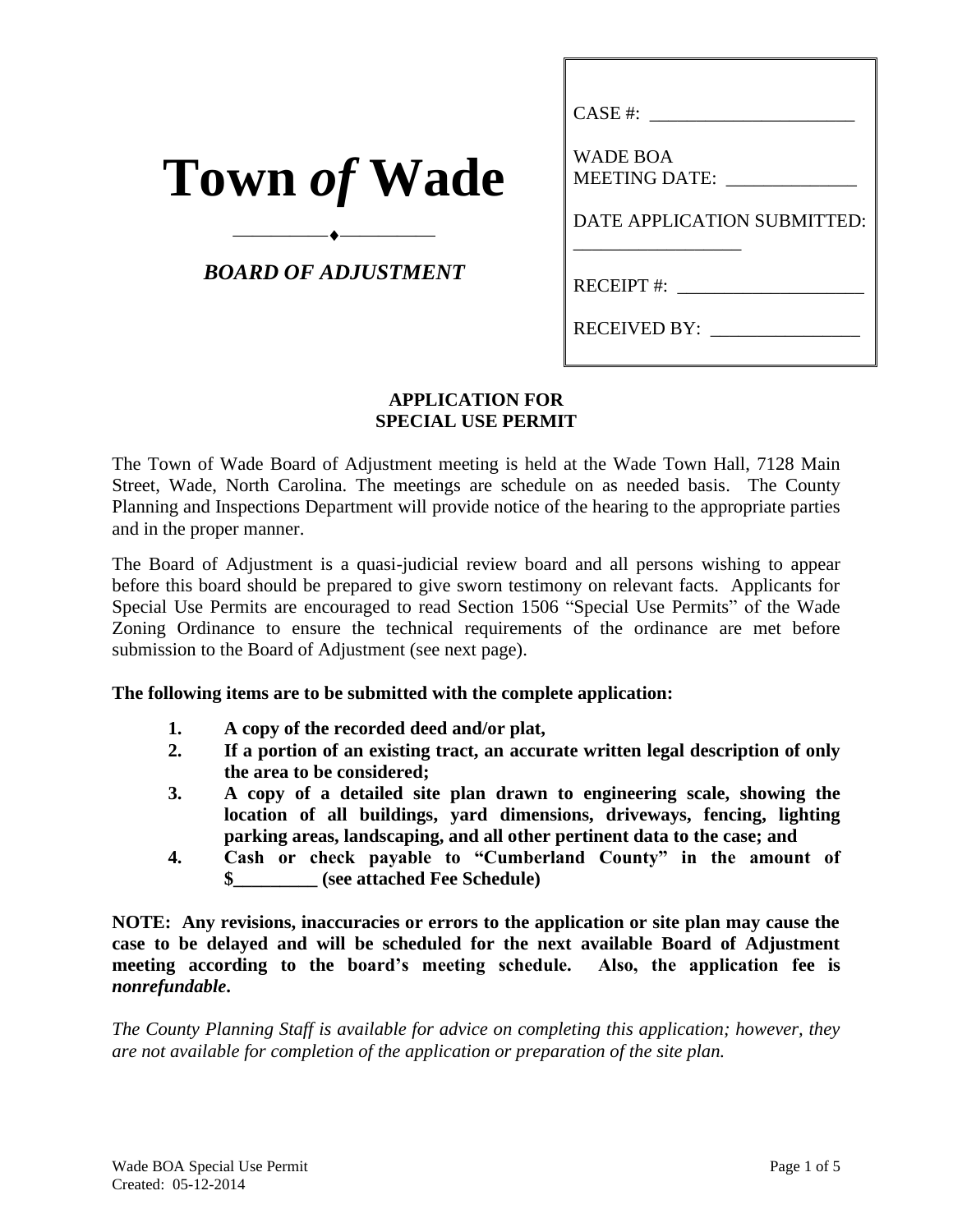## **EXCERPT FROM THE WADE ZONING ORDINANCE**

**\_\_\_\_\_\_\_\_\_\_\_\_\_\_\_\_\_\_\_**

#### **Section 1506 SPECIAL USE PERMIT (portion of)**

B. Procedure. Special Use Permits shall be granted by the Board of Adjustment as permitted for only those uses enumerated in Section 403, Use Matrix, as Special Uses. Uses specified as a Special Use in Section 403 shall be permitted only upon the issuance of a Special Use Permit by the Board of Adjustment.

The owner or owners of all property included in the petition for a Special Use Permit shall submit a complete application and a detailed site plan (drawn in accordance with the specifications listed in Section 1302) to the County Planning and Inspections Staff. The staff will schedule the application to be heard by the Board of Adjustment in accordance with the adopted time schedule.

Developers are encouraged to discuss their Special Use plans with the County Planning and Inspections Staff before submission. The staff shall assist the developer upon request by reviewing Special Use plans to ensure that the technical requirements of this ordinance are met before submission to the Board of Adjustment.

All applications and site plans shall provide information indicating compliance with the development standards for individual uses as listed in Article VIII of this ordinance, as applicable, and the height and area regulations for the zoning district in which they are located, unless the provisions for the Special Use provide to the contrary.

C. Consideration of Application.The Board of Adjustment shall consider the application, site plan and any other evidence presented in accordance with this article and may grant or deny the Special Use Permit requested. In granting a Special Use Permit, the Board shall find that:

1. The use will not materially endanger the public health or safety if located according to the plan submitted and proposed;

2. The use meets all required conditions and specifications;

3. The use will maintain or enhance the value of adjoining or abutting properties, or that the use is a public necessity; and

4. The location and character of the use, if developed according to the plan as submitted and recommended, will be in harmony with the area in which it is to be located and is in general conformity with the Vision Northeast Plan.

**Any Special Use Permit granted may become null and void if not exercised within the time specified in such approvals, or if no date is specified within one calendar year from the date of such approval.**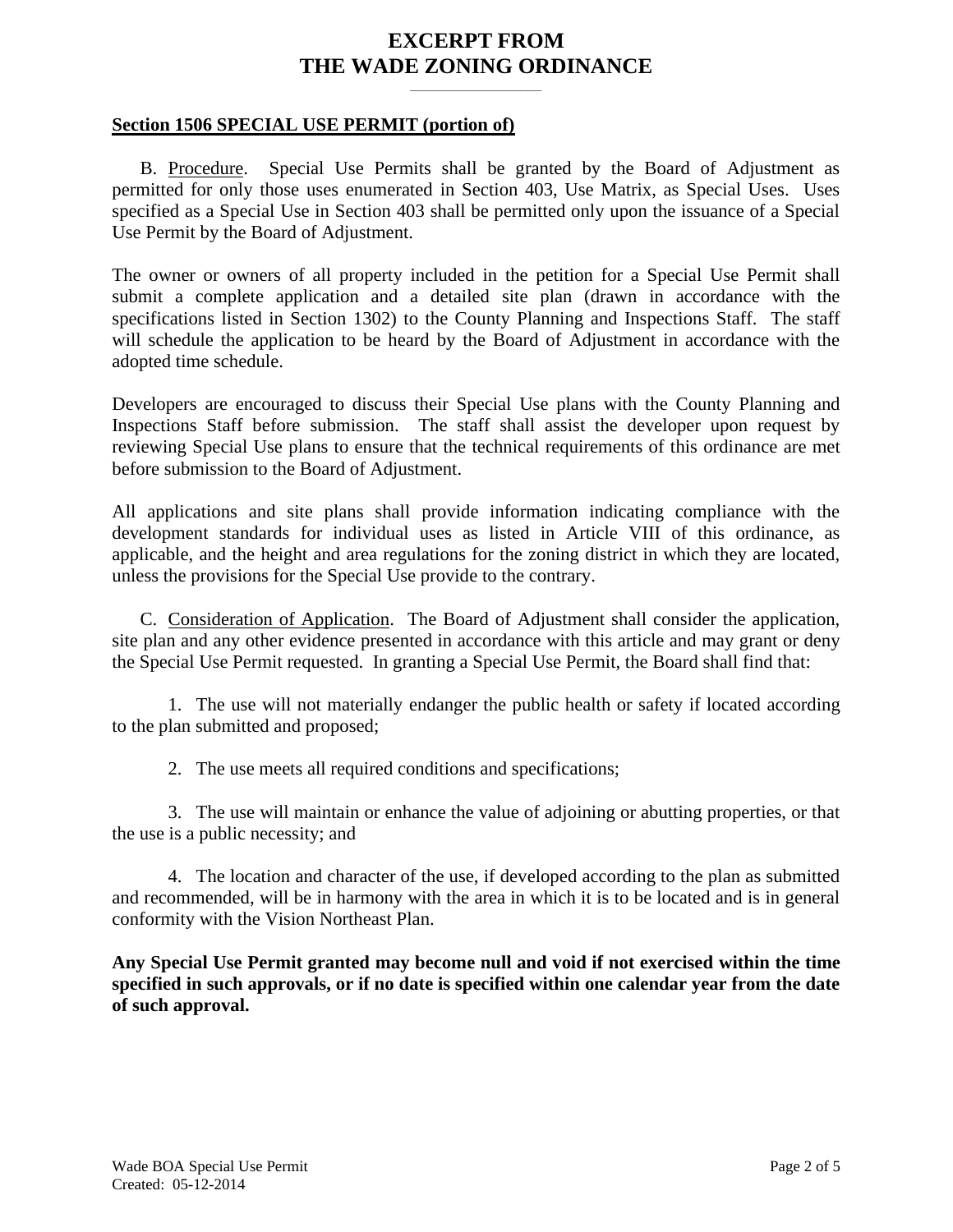# **BOARD OF ADJUSTMENT**

| A.        | <b>APPLICATION FOR A SPECIAL USE PERMIT</b><br>As required by the Zoning Ordinance<br>(also known as Tax ID Number or Property Tax ID)                                                                     | Parcel Identification Number (PIN #) of subject property: _______________________ |  |  |  |  |
|-----------|------------------------------------------------------------------------------------------------------------------------------------------------------------------------------------------------------------|-----------------------------------------------------------------------------------|--|--|--|--|
| <b>B.</b> |                                                                                                                                                                                                            |                                                                                   |  |  |  |  |
| C.        |                                                                                                                                                                                                            |                                                                                   |  |  |  |  |
| D.        |                                                                                                                                                                                                            |                                                                                   |  |  |  |  |
| E.        | Registry. (Attach copy of deed of subject property as it appears in Registry).                                                                                                                             |                                                                                   |  |  |  |  |
| F.        |                                                                                                                                                                                                            |                                                                                   |  |  |  |  |
| G.        | It is proposed that the property will be put to the following use: (Describe proposed<br>use/activity in detail including hours of operation, number of employees, signage,<br>parking, landscaping, etc.) |                                                                                   |  |  |  |  |
|           |                                                                                                                                                                                                            |                                                                                   |  |  |  |  |
|           |                                                                                                                                                                                                            |                                                                                   |  |  |  |  |
|           |                                                                                                                                                                                                            |                                                                                   |  |  |  |  |
|           |                                                                                                                                                                                                            |                                                                                   |  |  |  |  |
|           |                                                                                                                                                                                                            |                                                                                   |  |  |  |  |
|           |                                                                                                                                                                                                            |                                                                                   |  |  |  |  |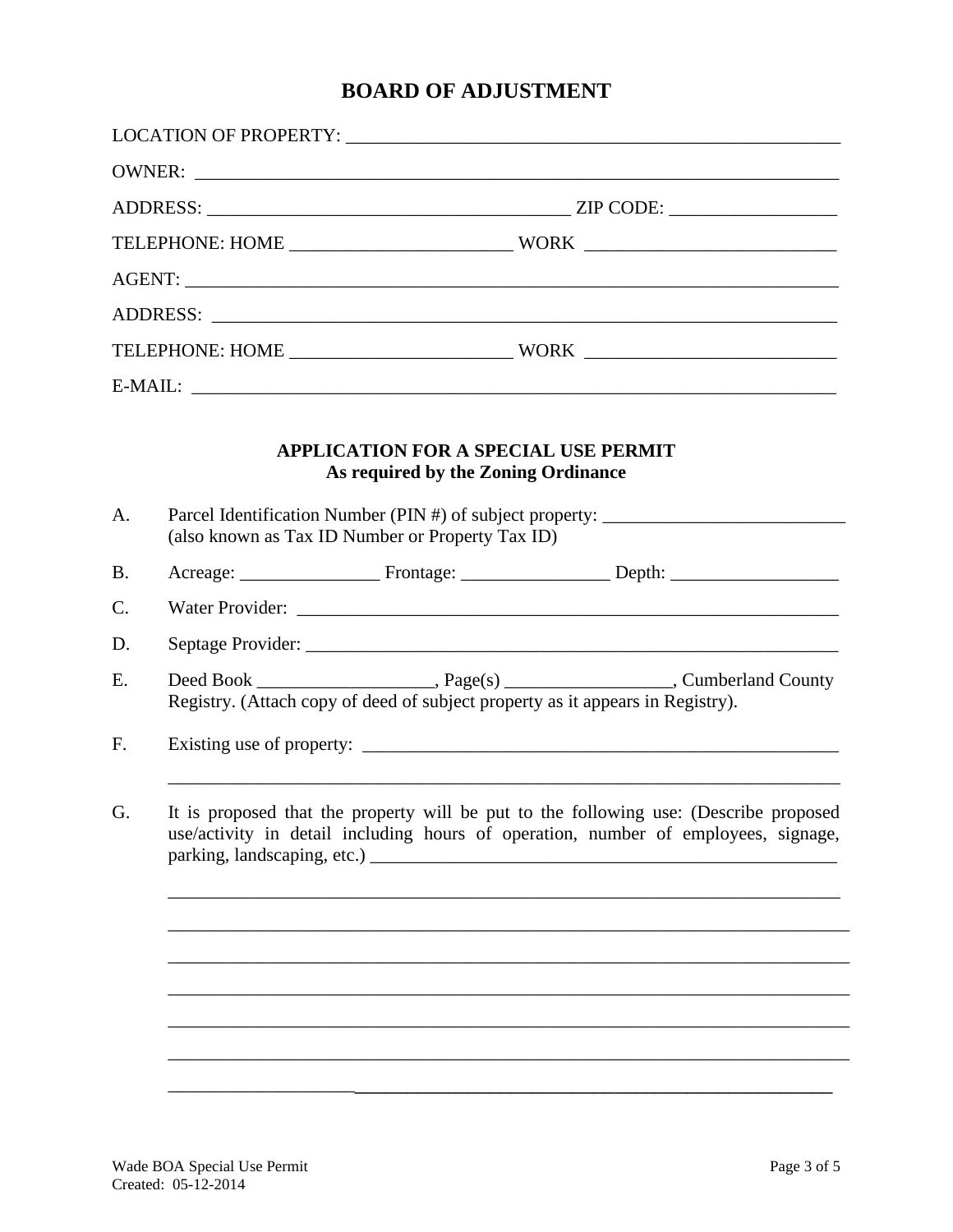The undersigned hereby acknowledge that the County Planning & Inspections Staff has conferred with the petitioner or assigns, and the application as submitted is accurate and correct.

\_\_\_\_\_\_\_\_\_\_\_\_\_\_\_\_\_\_\_\_\_\_\_\_\_\_\_\_\_\_\_\_\_\_\_\_\_\_\_\_\_\_\_\_\_\_\_\_\_\_\_\_\_\_\_\_\_\_\_\_\_\_\_\_\_\_\_\_\_\_\_\_\_\_\_\_\_\_

\_\_\_\_\_\_\_\_\_\_\_\_\_\_\_\_\_\_\_\_\_\_\_\_\_\_\_\_\_\_\_\_\_\_\_\_\_\_\_\_\_\_\_\_\_\_\_\_\_\_\_\_\_\_\_\_\_\_\_\_\_\_\_\_\_\_\_\_\_\_\_\_\_\_\_\_\_\_

\_\_\_\_\_\_\_\_\_\_\_\_\_\_\_\_\_\_\_\_\_\_\_\_\_\_\_\_\_\_\_\_\_\_\_\_\_\_\_\_\_\_\_\_\_\_\_\_\_\_\_\_\_\_\_\_\_\_\_\_\_\_\_\_\_\_\_\_\_\_\_\_\_\_\_\_\_\_

\_\_\_\_\_\_\_\_\_\_\_\_\_\_\_\_\_\_\_\_\_\_\_\_\_\_\_\_\_\_\_\_\_\_\_\_\_ \_\_\_\_\_\_\_\_\_\_\_\_\_\_\_\_\_\_\_\_\_\_\_\_\_\_\_\_\_\_\_\_\_\_\_\_

\_\_\_\_\_\_\_\_\_\_\_\_\_\_\_\_\_\_\_\_\_\_\_\_\_\_\_\_\_\_\_\_\_\_\_\_\_\_\_\_\_\_\_\_\_\_\_\_\_\_\_\_\_\_\_\_\_\_\_\_\_\_\_\_\_\_\_\_\_\_\_\_\_\_\_\_\_\_

\_\_\_\_\_\_\_\_\_\_\_\_\_\_\_\_\_\_\_\_\_\_\_\_\_\_\_\_\_\_\_\_\_\_\_\_\_\_\_\_\_\_\_\_\_\_\_\_\_\_\_\_\_\_\_\_\_\_\_\_\_\_\_\_\_\_\_\_\_\_\_\_\_\_\_\_\_\_

NAME OF OWNER(S) (PRINT OR TYPE)

ADDRESS OF OWNER(S)

E-MAIL

HOME TELEPHONE # WORK TELEPHONE #

NAME OF AGENT, ATTORNEY, APPLICANT (PRINT OR TYPE)

\_\_\_\_\_\_\_\_\_\_\_\_\_\_\_\_\_\_\_\_\_\_\_\_\_\_\_\_\_\_\_\_\_\_\_\_\_\_\_\_\_\_\_\_\_\_\_\_\_\_\_\_\_\_\_\_\_\_\_\_\_\_\_\_\_\_\_\_\_\_\_\_\_\_\_\_\_\_ ADDRESS OF AGENT, ATTORNEY, APPLICANT

E-MAIL

\_\_\_\_\_\_\_\_\_\_\_\_\_\_\_\_\_\_\_\_\_\_\_\_\_\_\_\_\_\_\_\_\_\_\_\_ \_\_\_\_\_\_\_\_\_\_\_\_\_\_\_\_\_\_\_\_\_\_\_\_\_\_\_\_\_\_\_\_\_\_\_\_ HOME TELEPHONE # WORK TELEPHONE #

\_\_\_\_\_\_\_\_\_\_\_\_\_\_\_\_\_\_\_\_\_\_\_\_\_\_\_\_\_\_\_\_\_\_\_\_ \_\_\_\_\_\_\_\_\_\_\_\_\_\_\_\_\_\_\_\_\_\_\_\_\_\_\_\_\_\_\_\_\_\_\_\_\_ SIGNATURE OF OWNER(S) SIGNATURE OF AGENT, ATTORNEY OR APPLICANT

SIGNATURE OF OWNER(S)

\_\_\_\_\_\_\_\_\_\_\_\_\_\_\_\_\_\_\_\_\_\_\_\_\_\_\_\_\_\_\_\_\_\_\_\_

**The contents of this application, upon submission, become "public record."**